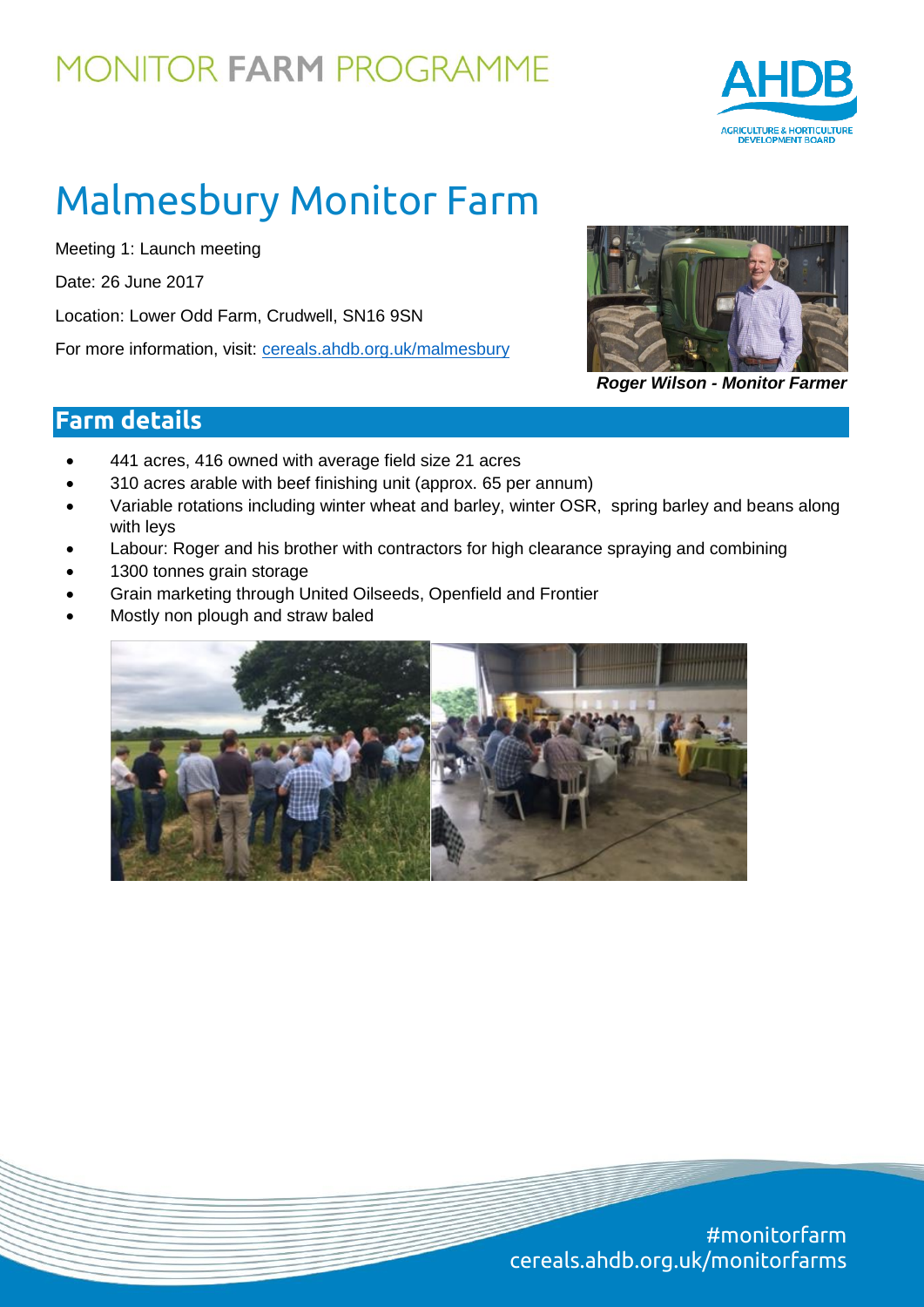

### **Farmbench figures**

|                                                            | <b>FARMBENCH</b>       |
|------------------------------------------------------------|------------------------|
|                                                            |                        |
| Lower Odd Farm Feed Wheat £/ha                             | Harvest 2016           |
| Total area grown (Hectares)                                | 47.8                   |
| Total tonnage produced (Tonnes)                            | 432.0                  |
| Average yield per hectare (Tonnes)                         | 9.03                   |
| Average price per tonne                                    | 1794                   |
| <b>Total Gross Output</b>                                  | 1169                   |
| <b>Variable Costs</b>                                      |                        |
| Seeds (£)                                                  | <b>BB</b>              |
| Fertilizer, manures and composts (£)                       | 154                    |
| Sprays and chemicals (£)                                   | 214                    |
| Sundries (£)                                               | $\mathbb{R}$           |
| Total Variable Costs (£)                                   | 469                    |
| <b>Fixed Costs</b>                                         |                        |
| Labour (£)                                                 | $\Omega$               |
| Machinery and power (£)                                    | 215                    |
| Property costs (excluding all rent and finance costs) (£)  | $\mathbf{Q}_\parallel$ |
| Overheads (£)                                              | 67                     |
| Total Cash Only Fixed Costs (£)                            | 291                    |
| Total Cash Only Cost of Production (£)                     | 761                    |
| Net Cash only Margin (excl rent & finance costs) (£/Ha)    | <b>Ang</b>             |
| Net Cash only Margin (excl rent & finance costs) (£/tonne) | 45                     |
| <b>Non Cash Costs</b>                                      |                        |
| Family Labour (£)                                          | 312                    |
| <b>Total Depreciation</b>                                  | 232                    |
|                                                            |                        |
| Total Cost of Production (excl Rent and Finance) (£/ha)    | 1305                   |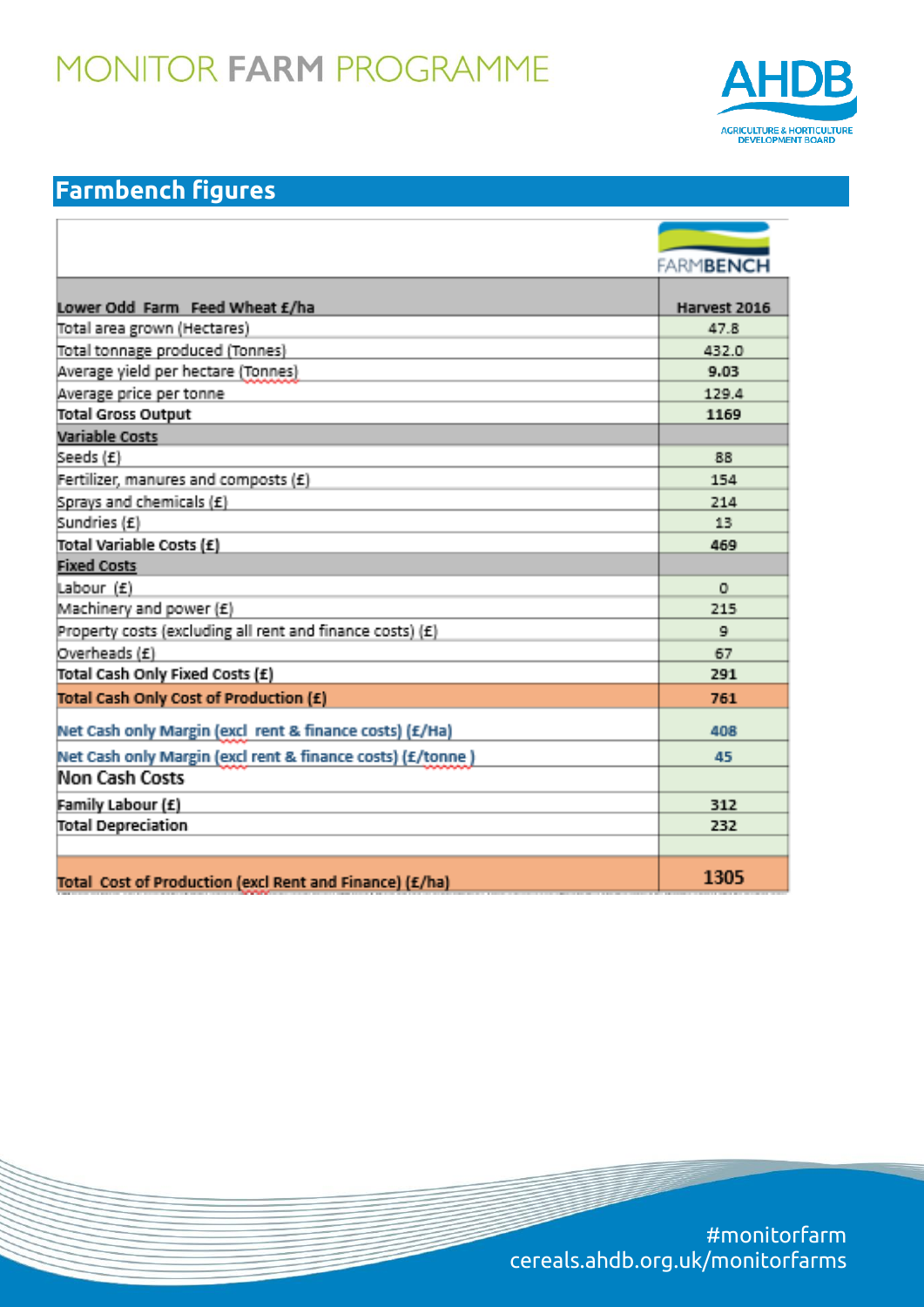

### **SWOT analysis**

| <b>STRENGTHS</b>                                                                                                                                                                                                                                                                                                                                                                                                                                                                                                                                                                                                                                                          | <b>WEAKNESSES</b>                                                                                                                                                                                                                                                                                                                                                        |
|---------------------------------------------------------------------------------------------------------------------------------------------------------------------------------------------------------------------------------------------------------------------------------------------------------------------------------------------------------------------------------------------------------------------------------------------------------------------------------------------------------------------------------------------------------------------------------------------------------------------------------------------------------------------------|--------------------------------------------------------------------------------------------------------------------------------------------------------------------------------------------------------------------------------------------------------------------------------------------------------------------------------------------------------------------------|
| Mixed farm<br>$\bullet$<br>Beef enterprise – outlet for cereals,<br>$\bullet$<br>grass in rotation and FYM<br>Diverse cropping<br>$\bullet$<br>Family labour and succession<br>$\bullet$<br>Competent farmer, attention to detail,<br>and flexible<br>Big fields and tidy farm<br>$\bullet$<br>Variable soil types<br>$\bullet$<br>Good machinery compliment<br>$\bullet$<br>Good grain storage<br>$\bullet$<br>Monitor Farm input                                                                                                                                                                                                                                        | Arable unit too small<br>Too many crops<br>Not alert enough to black-grass<br>$\bullet$<br>Grass margins, no sterile strips<br>$\bullet$<br>Not utilising manure across farm<br>$\bullet$<br>Heavy soils/drainage<br>$\bullet$<br>Marketing strategy<br>$\bullet$<br>Too much machinery<br>$\bullet$<br>Ageing machinery compliment<br>$\bullet$<br>Firm succession plan |
| <b>OPPORTUNITIES</b>                                                                                                                                                                                                                                                                                                                                                                                                                                                                                                                                                                                                                                                      | <b>THREATS</b>                                                                                                                                                                                                                                                                                                                                                           |
| More rotational ploughing<br>More manure especially on heavy<br>$\bullet$<br>ground<br>Learn more about soil biology<br>$\bullet$<br>Temporary grass on further fields<br>$\bullet$<br>Simplify variety choices<br>$\bullet$<br>Simplify rotation<br>$\bullet$<br>Utilise field margins - farm,<br>$\bullet$<br>environmental scheme, equestrian?<br>Marketing strategy<br>$\bullet$<br>Beef expansion<br>$\bullet$<br>More contracting<br>$\bullet$<br>Machinery share with neighbours<br>$\bullet$<br>Diversification, business units<br>$\bullet$<br>Grain storage - contract storage<br>$\bullet$<br>Next generation<br>$\bullet$<br>Brexit - marketing opportunities | Brexit, farming without subsidy<br>Volatility<br>$\bullet$<br>Grass weeds<br>$\bullet$<br>High fixed costs<br>$\bullet$<br>Succession plan - family<br>$\bullet$<br>requirements                                                                                                                                                                                         |